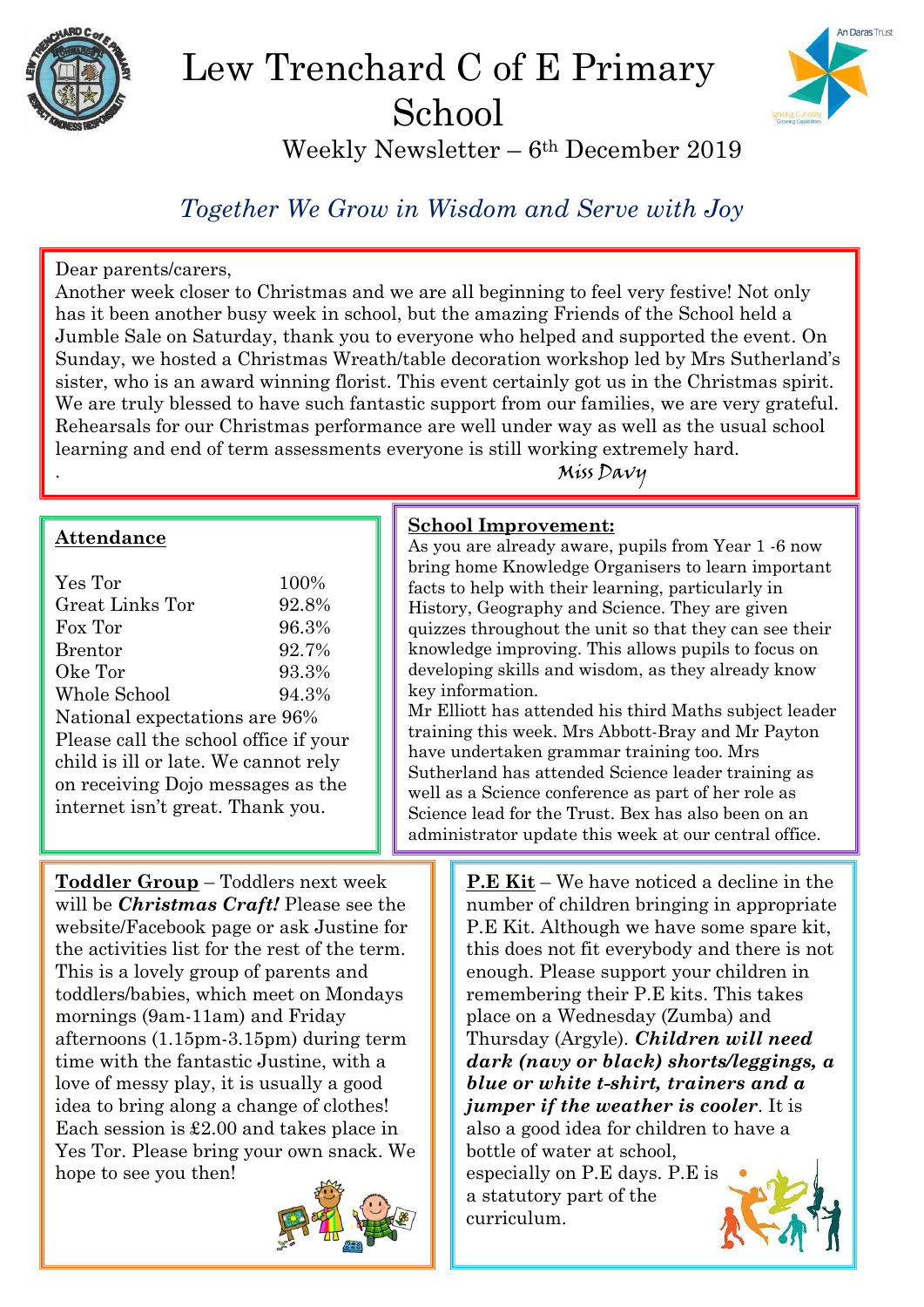**Card Christmas Tree** – This year we would like to encourage the school family (staff, parents, governors and pupils) to write messages instead of sending cards and hang them on the Christmas tree which will be in the reception area. We hope that this idea will save paper and therefore help the environment. Please try to upcycle old cards, cereal boxes, envelopes etc. for your messages.



**Pebbles:** Thank you to those of you who have managed to send a pebble in for your child as requested. A special thank you to Ben (Yes Tor) for donating a box of pebbles. Thank you also to the pupils who have given extra ones for pupils who didn't have a pebble. We will be using these after Christmas.

#### **Fire Safety Talks** –

Unfortunately, the Fire Safety talks were postponed again. We will rearrange this for after the

Christmas Holidays



**Last Day of Term** – This is Wednesday 18th December, we will return to school on Tuesday 7th January.

**Book Bus** – We have managed to book in The Book People's Book Bus! On the 13th December, we will have a bus full of books parked on our playground for the day from around 8.30am! Children will get a chance to go on the bus and have a look around, and so will parents – a great opportunity to get some stocking fillers (with many books reduced to 70% off RRP). The school will receive commission on any books sold on the day. We will be sending out more information nearer the day. Please spread the news, as we will be inviting the local community in as well (we will have time slots in the morning and afternoon so as to avoid breaktimes).



**Christmas Performances** – Letters have gone home with details of costumes for Yes Tor and Great Links. All other children will need to wear their school uniform please.

**Polar Express film night –** Thursday 12th December 3.30pm. Reception to Year 6, £2 entry to include hot chocolate and cookie. Hot dogs 50p, sweets and popcorn 20p. Please purchase tickets from the office or any FLS members. Please bring P.J's, blanket etc. for after school.



**School Money Payments** – A reminder that all payments for School Dinners should be made *in advanc*e. If you have any issues with payment or access to the website, please see the office and they will help where they can. **Please could we ask that any outstanding monies be paid as soon as possible. There should be no monies outstanding over the Christmas Holidays please.**

**Coding Club** will continue next term, with a limit of 15 children. Letters have gone home this week to those who already take part, but if your child is interested in starting, please see the office.

**Wildtribe Kit** – Please can Yes Tor and Great Links ensure that they have Wellington boots, a coat and old clothes every Monday for the whole of this half term for these outdoor learning sessions. Unfortunately there is no Wildtribe session on Monday 9th December. Back to normal on Monday 16th.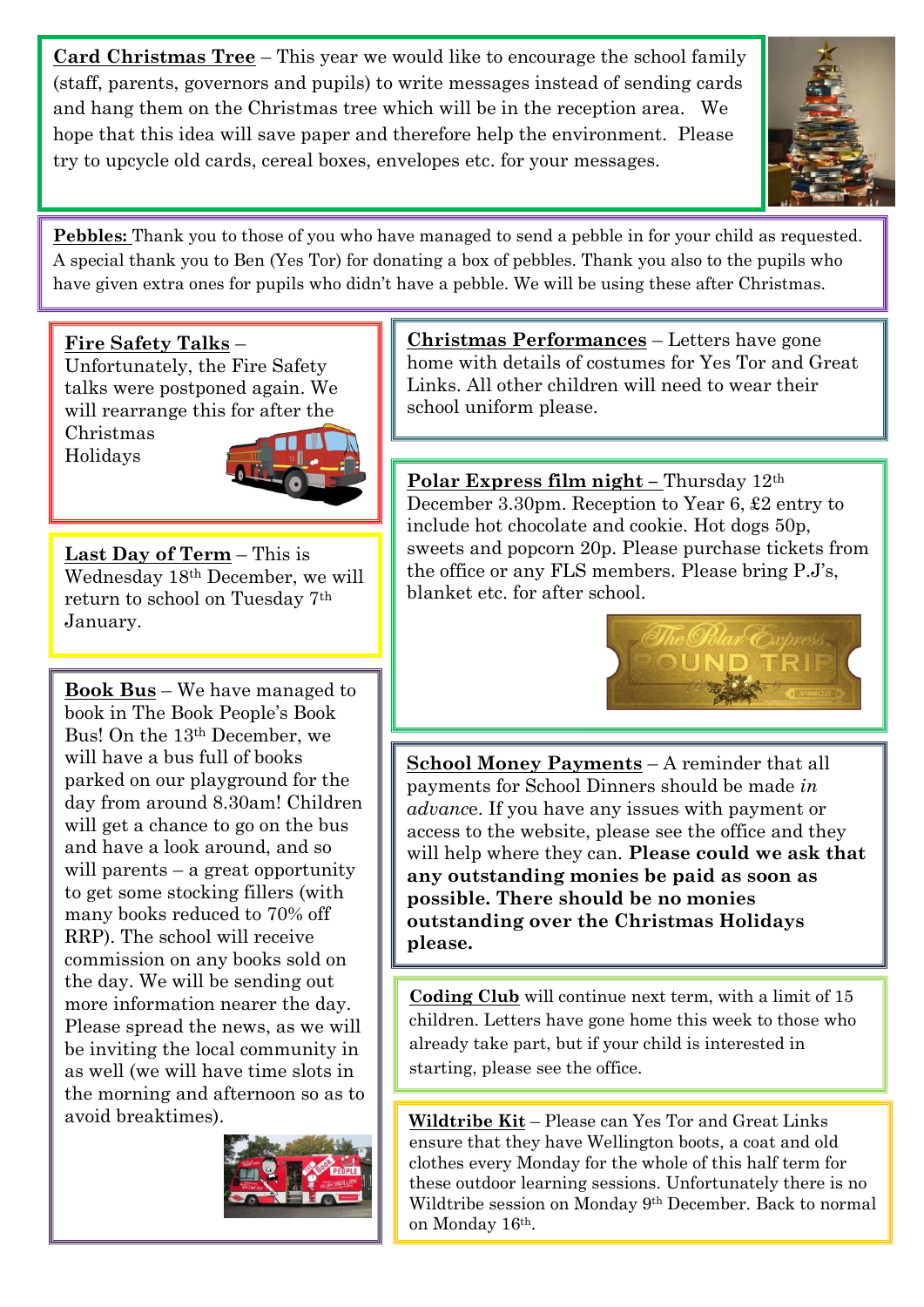Christmas Jumper Day is the best day of the whole entire year, so it's super important that everyone joins in. So - please don't feel you have to buy a new sweater (shopping is SOOOO boring), do these 3 things instead:

- Donate your children's old jumpers (all donations by Friday 6th please) for a jumper swap which we will hold in school on Monday 9th December after school
- Buy a second-hand jumper
- Be great decorate!! Tinsel, felt or even old crisp packets cut into stars work.

Fox Tor need small boxes and other recycled / reusable products next week for making prototypes for their Farmvention 2040 farm vehicles for part of the NFU STEM competition. As part of home learning Fox Tor can start making prototype farm vehicles at home out of lego, duplo, boxes etc for next week.

## **Christmas Dates:**

On Tuesday 10th December at the Victory Hall, we will have an afternoon Christmas performance at 2pm (please note this is also a dress rehearsal, but parents are welcome). There will also be an Evening Christmas performance at 5.30pm on this day. The Christmas hamper raffle will be drawn on this day.

Wednesday 11th December the children will be having their Christmas lunch.

Thursday 12th December Polar Express film

Friday 13th December children are invited to wear their Christmas jumpers to school in aid of Save The Children. The Book People Book Bus is coming to school!

On the 17th December we will be having Christmas songs and a short service at St Peter's Church. We will walk the children down in time for a 2.45pm start. Parents are welcome, and all children will need to be collected from church at 3.30pm

**Pilates** – Wednesday 6.30pm with qualified instructor Elize in the school hall. £5 per session no need to book. Please note this is not an after school club but is for adults.

| <b>Celebration Awards: Week ending 22nd November 2019</b> |                                                                  |                                                              |
|-----------------------------------------------------------|------------------------------------------------------------------|--------------------------------------------------------------|
|                                                           | Good learner of the<br>week                                      | <b>Values in Action</b>                                      |
| Great<br>Links                                            | $Nathan - resilience in$<br>reading and writing                  | Lottie – caring attitude towards her peers                   |
| Fox Tor                                                   | Ellie $M$ – resilience and<br>reflection                         | Whole Class – amazingness on SS Great<br><b>Britain Trip</b> |
| <b>Brentor</b>                                            | Jack – resilience in maths                                       | Jaydon – following instructions with thought<br>and care     |
| Oke Tor                                                   | Charlotte – resilience in<br>writing, working on<br>presentation | Pete – helping people around the school                      |
|                                                           | Yes Tor: Star of the week: Ivy                                   |                                                              |